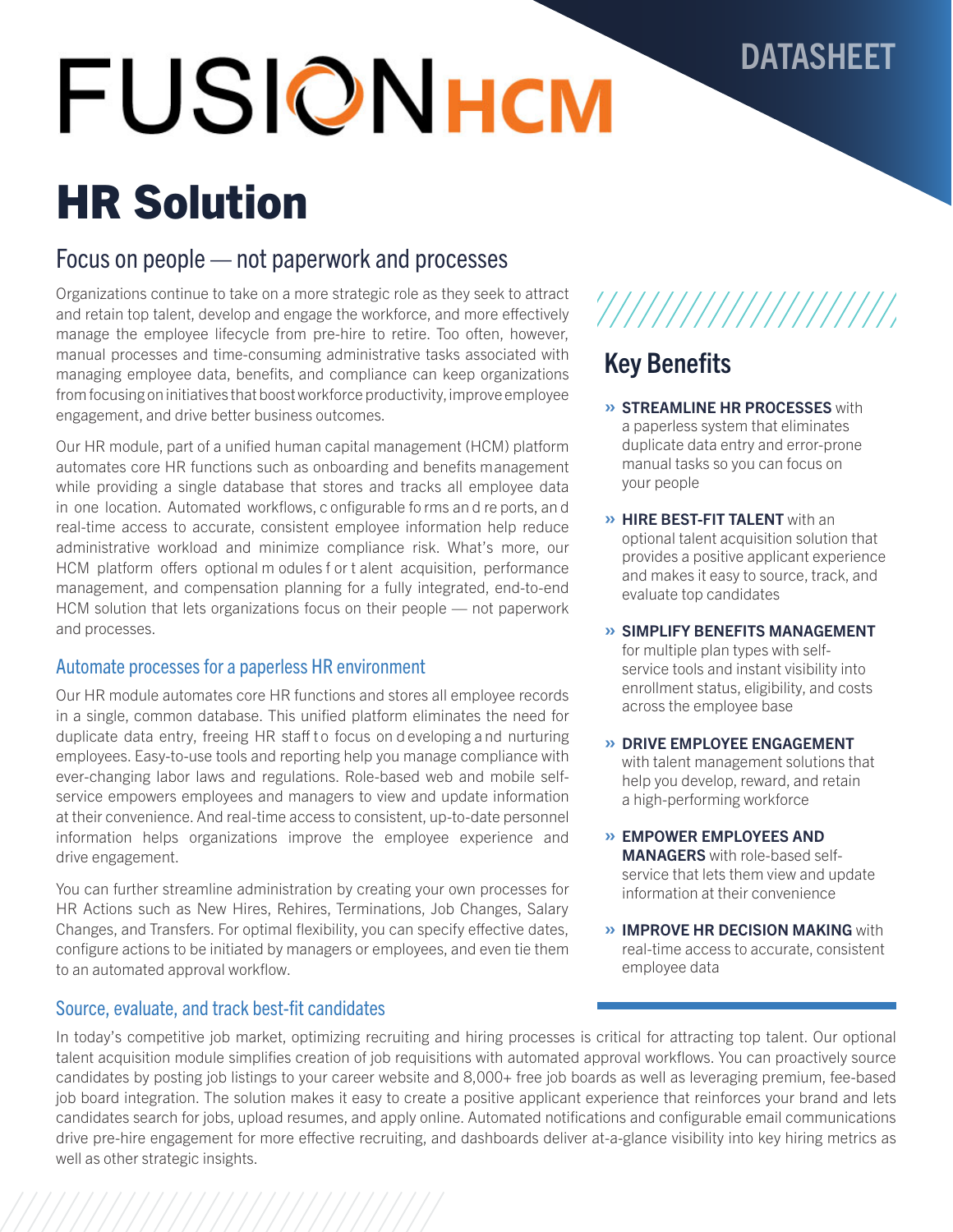#### Onboard new hires quickly and effectively

A successful onboarding process helps new hires feel welcome and become effective contributors as quickly as possible. When applicants are hired, their online information flows seamlessly from the optional talent acquisition module into the HR module's employee record. The solution generates a configurable onboarding checklist with task assignments and time frames so you can track the process from start to finish. Automated reminders keep onboarding steps — from submitting custom forms with electronic signatures to selfenrolling in benefits plans to completing orientation workshops — moving forward for a smooth transition that optimizes newhire engagement and accelerates time to productivity.

#### Streamline benefits enrollment and management

Benefits administration can be a complex and time-consuming process, both during open enrollment and throughout the year. Our HR solution enables you to set up, configure, modify, and manage multiple benefit plan types — quickly and easily — with on-demand visibility into eligibility, enrollment status, and costs across the employee base. It's also simple to modify the solution's standard benefits reports to meet your organization's specific requirements. Self-service tools empower employees to select plans and make life event changes on their own, increasing engagement and reducing your administrative workload.

#### Stay on top of employee development

Track employee skills and certifications with customizable reports that show who needs training and when they need it. Our HR solution enables you to define training courses, assign employees, and track completion. You can even schedule internal classes, monitor open seats, and report on participation and results to improve employee engagement and development.

#### Optimize employee engagement and performance

Drive employee engagement and productivity with momentum-building performance management capabilities. Our optional performance management solution delivers performance development tools that support continuous performance feedback, making it easy for managers to define and track individual employee goals with associated weights and to nurture successful outcomes. Create organization-, department-, or job-specific appraisal forms, define cascading goals, and automate the performance review cycle to reflect your established processes. Alerts and reminders keep form completion, feedback, and approvals on track, and the ability to monitor goal status in real time helps align the organization for success.



*Configurable dashboards and reports provide real-time access to accurate, consistent employee data, giving you the organizationwide visibility and insight needed to drive better decision making.*